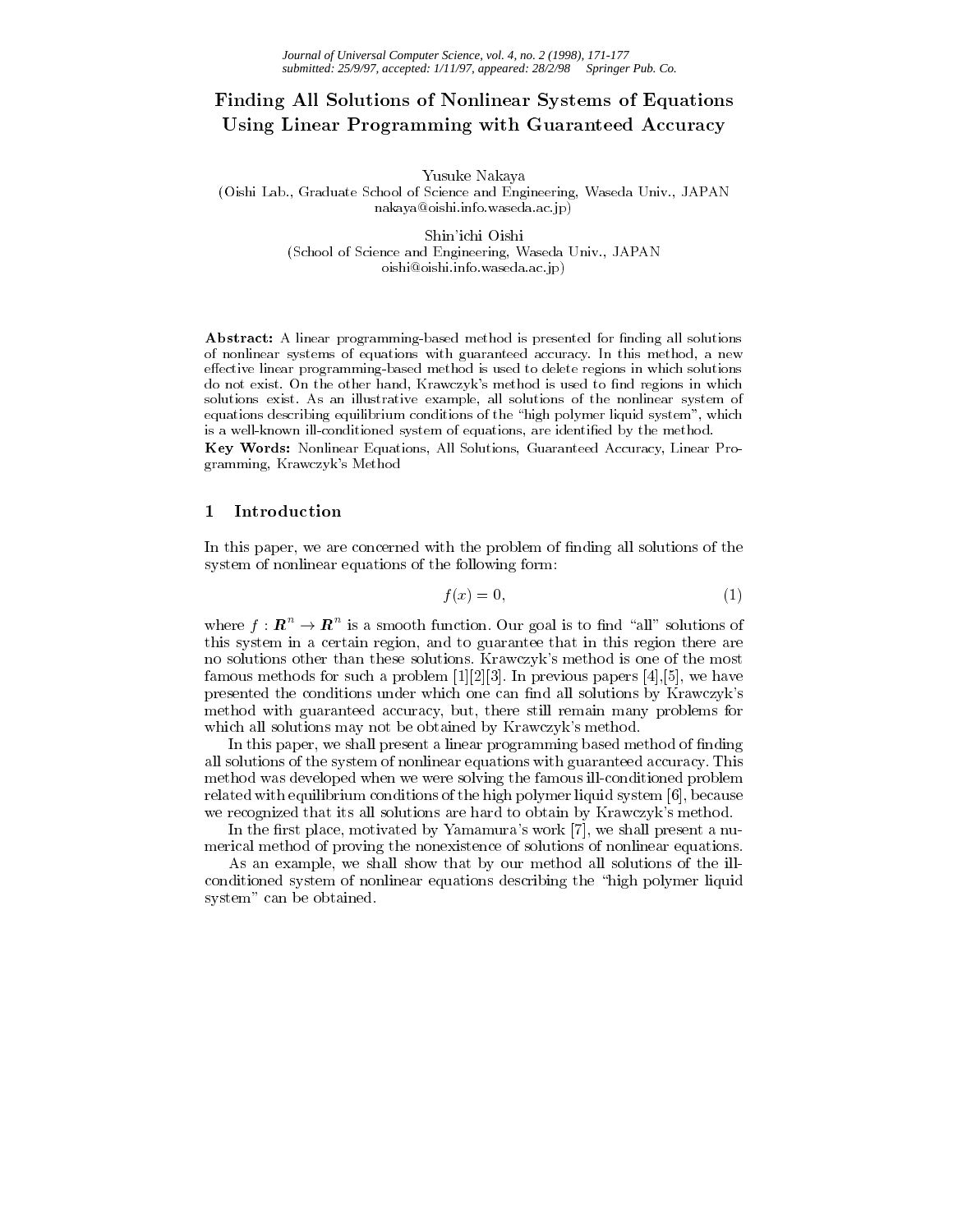### Krawczyk's Method

In this section, we introduce Kraw- czyk's method [2][4]. Notations of interval analysis used in this paper are as follows:

$$
I(D):
$$
 set of all (vector) intervals  
belongs to  $D \subset \mathbb{R}^n$   
mid $(I):$  midpoint of interval  $I$   
(componentwise)

The validity of Krawczyk's method is indicated by the following theorem.

**Theorem 1** Let  $I: \mathbb{R}^n \to \mathbb{R}^n$  be  $C^*$ . For a given interval  $I \in I(D)$ , define an  $\cdots$   $\cdots$   $\cdots$   $\cdots$ 

$$
K := c - L^{-1}f(c) + M(I - c),
$$
\n(2)

where

$$
M := E - L^{-1} f'(I), \tag{3}
$$

 $E$  is the n  $\wedge$  n-unit vector, c is midthereon, and  $E$  is a requirer non-interval matrix, which is an approximation of <sup>f</sup> 0(c).

If the following condition

$$
K \subset I, \|M\| < 1\tag{4}
$$

are valid, there exists a unique solution of the equation  $f(x)=0$  in I,  $2\equiv 2$ 

According to the relation between  $K$  and  $I$ , there exists three cases:

case 1. I is the existence of the solution in I and the I see that  $\mathbf{r}_1$  , where  $\mathbf{r}_2$ 

- case 2. H  $\sim$  . The exists no solution is the existence in I , there exists no solution is in I , then if  $\sim$
- cases. Other ! divide I and the relation will relate the second in the relation to tively.

### 3 Numerical Method for Checking the Nonexistence of Solutions

In this section, we present a numerical method for checking the nonexistence of solutions using linear programming with guaranteed accuracy. We shall also show that the nonexistence of solutions in a open region or a convex polyhedral region is easily checked by using this method.

### 3.1 Checking the Nonexistence of Solutions Using Ministers Programming

Let us consider the system of nonlinear equations of the following form:

$$
\sum_{j=1}^{l_i} f_{ij}(x_{k_{ij}}) + \sum_{k=1}^{n} a_{ik} x_k + b_i = 0,
$$
\n(5)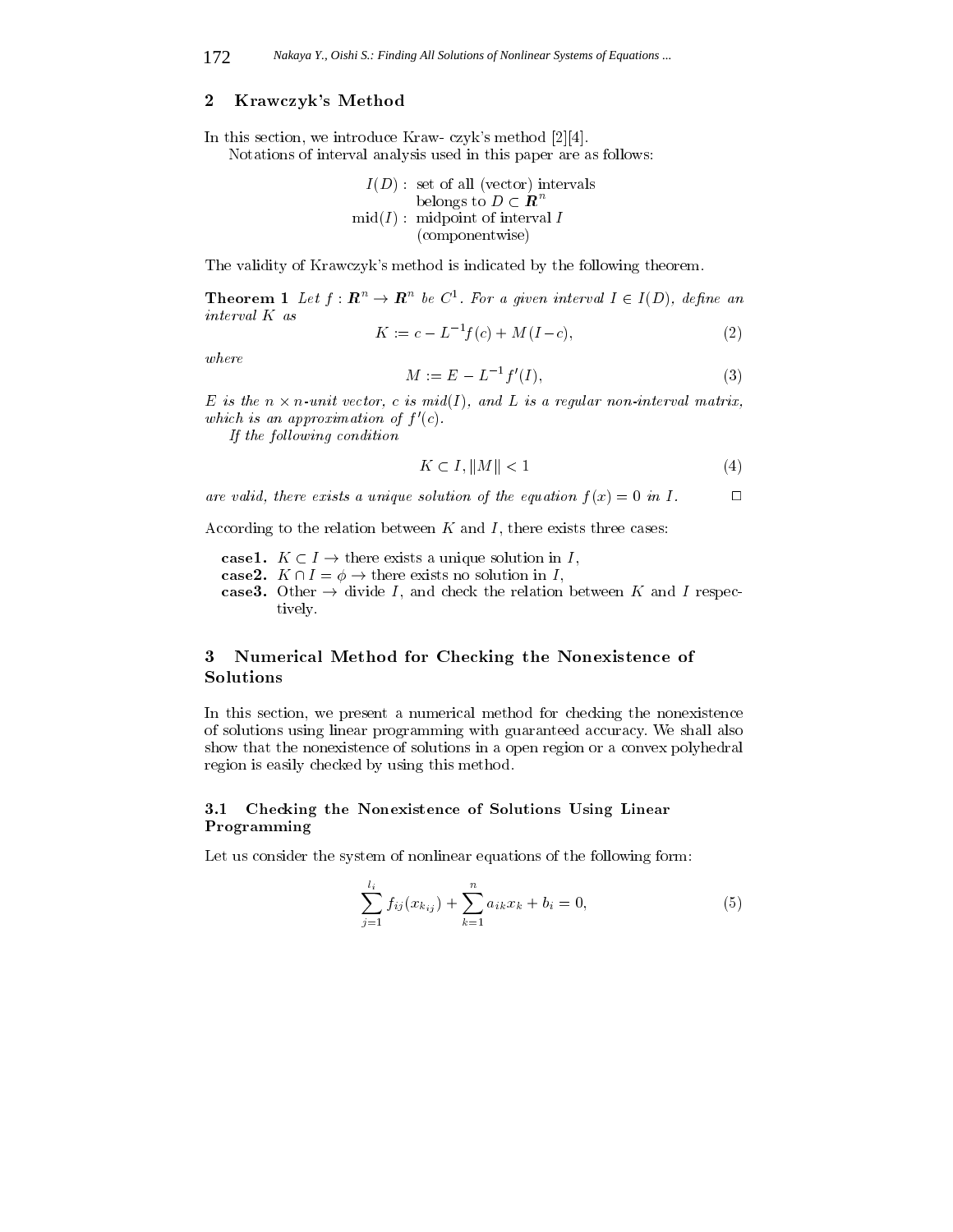$(1 \le i \le n)$ . Although this type of equations has a special form, it is shown that a wide variety of equations can be reduced to this form. In the first place, we are concerned with the problem of searching all solutions of this system in a region

$$
a_k \le x_k \le b_k, \quad (1 \le k \le n) \tag{6}
$$

with guaranteed accuracy. We assume that the function  $f_{ij}(x_k)$  is a continuous and piecewize convex or concave function of the variable  $x_k$  in the region  $[a_k, b_k]$ . Introducing a slack variable  $y_{ij}$ , put

$$
y_{ij} = f_{ij}(x_k). \tag{7}
$$

Let  $F_{ij}(x_k)$  and  $F'_{ij}(x_k)$  be interval inclusions of the function values of  $f_{ij}(x_k)$ and  $f'_{ij}(x_k)$  respectively. For a while we consider the case that  $f_{ij}$  is a convex function on the interval  $[a_k, b_k]$ . We can treat similarly the case that  $f_{ij}(x_k)$ is concave. Since  $y_{ij}$  belongs to the range  $f_{ij}([a_k, b_k])$ ,  $y_{ij}$  is in the polyhedral region in (6) surrounded by the following three lines:

- $\odot$  the line connecting the upper bounds of  $F_{ij} (a_k)$  and  $F_{ij} (b_k)$
- $\circled{2}$  the line whose slope is the lower bound of  $F'_{ij}(a_k)$  and passing the lower bound of  $F_{ij}(a_k)$
- 3 the line whose slope is the upper bound of  $F'_{ij}(b_k)$  and passing the lower bound of  $F_{ij}(b_k)$

This region becomes a pentagon as shown in Figure 1.



**Figure 1:** A region containing the range  $f_{ij}([a_k, b_k])$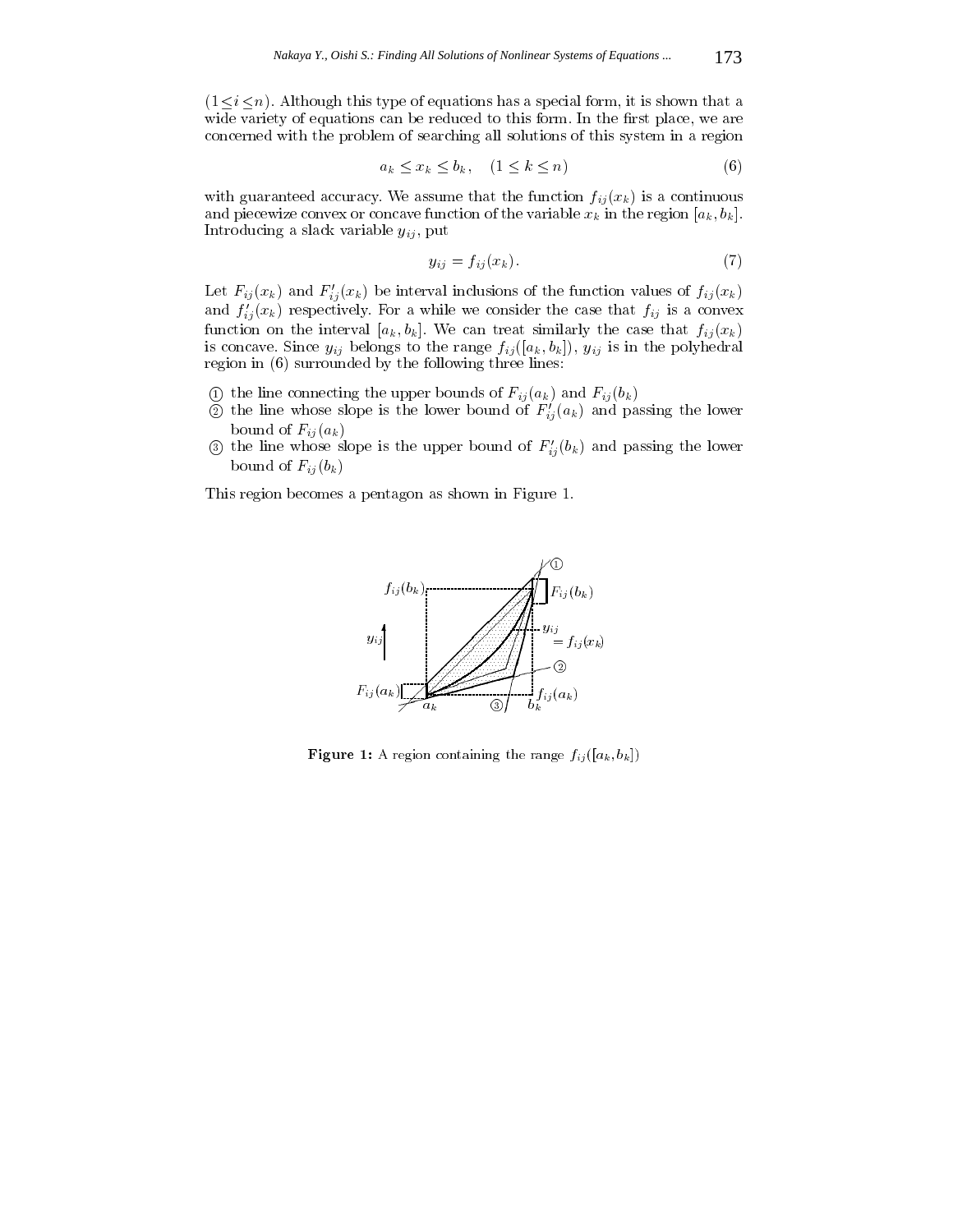Noticing this, let us consider the following linear programming problem:

min : arbitrary function,  
\nsubject to  
\n
$$
\sum_{j=1}^{l_i} y_{ij} + \sum_{k=1}^n a_{ik} x_k + b_i = 0,
$$
\n
$$
a_k \le x_k \le b_k,
$$
\nLinear inequalities for  $y_{ij}$ :  
\n
$$
\begin{pmatrix} y_{ij} \le \text{line } \textcircled{1} \\ y_{ij} \ge \text{line } \textcircled{2} \end{pmatrix}.
$$
\n(8)

It is seen that if the feasible region of this linear programming problem (8) is empty, which can be easily checked by Phase-I of the simplex method, then there are no solutions for the nonlinear equation (5) in the region (6).

#### 3.2Nonexistence of Solutions in an Open Region

Let us next consider the case of

$$
f_{ij}(a_k) = -\infty,\t\t(9)
$$

where  $f_{ij}$  is a continuous and concave function on the semi-open region

$$
a_k < x_k \le b_k,\tag{10}
$$

for example,  $f_{ij}(x_k) = \ln(x_k - a_k)$ .



Figure 2: region of finding solutions in open interval

In this case, although it is impossible to surround the range  $f_{ij}((a_k, b_k])$  with the pentagon as shown in Figure 1, it is seen from Figure 2 that  $y_{ij}$  is contained in the region

$$
y_{ij} \leq \text{ line } \textcircled{4}, \tag{11}
$$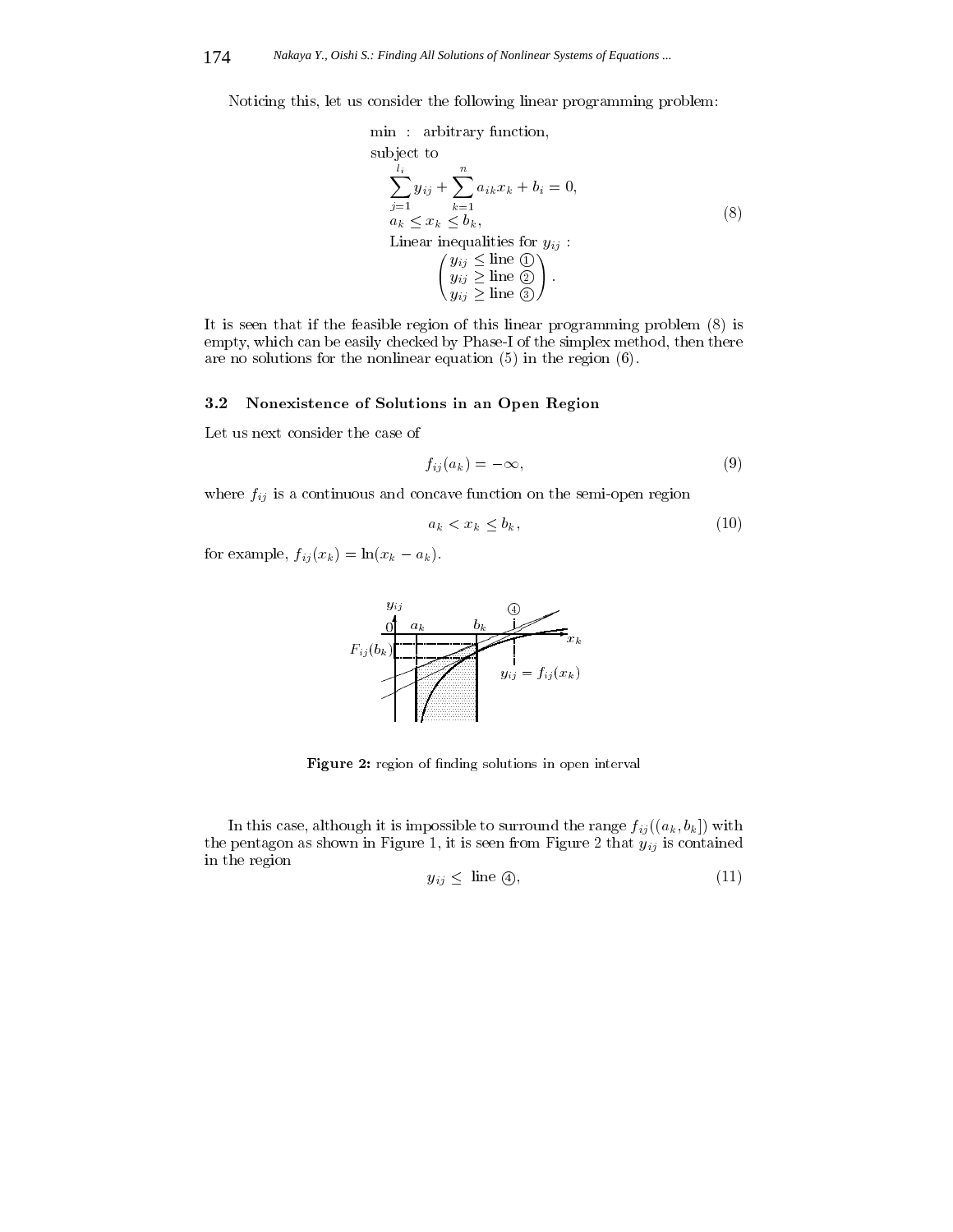where the line  $\circled{4}$  is the line whose slope is the lower bound of  $F'_{ij}(b_k)$  and passing the upper bound of  $F'_{ij}(b_k)$ . Thus, the nonexistence of solutions in (semi-)open region  $(a_k, \varepsilon]$  can be checked by solving Phase-I of the following linear programming problem:

min : arbitrary function,  
\nsubject to  
\n
$$
\sum_{j=1}^{l_i} y_{ij} + \sum_{k=1}^n a_{ik} x_k + b_i = 0,
$$
\n
$$
a_k \le x_k \le b_k,
$$
\n
$$
y_{ij} \le \text{line } Q.
$$
\n(12)

#### 3.3Nonexistence of Solutions in <sup>a</sup> Convex Polyhedron

Let us consider the case that the region is given by a polyhedron. As an example, let us consider the case that the inequality

$$
x_i \ge x_j \tag{13}
$$

holds between  $x_i$  and  $x_j$ , so that the region becomes a triangle. In this case, the nonexistence of solutions can also be checked by adding the condition (13) to the linear programming problem. Similarly, it is easy to see that the nonexistence of solutions in arbitrary convex polyhedron  $D$  (C  $R^{\sim}$ ) can be checked by our method.

#### 4Numerical Example

In this section, a numerical example is reported to illustrate the usefulness of our method. In the example, new linear programming based method described in previous sections is used for checking the nonexistence of solution. Generally, it is known that it is difficult to apply the simplex method with guaranteed accuracy. However, doing Phase-I with no roundings on all steps by using rational arithmetic, we can calculate with guaranteed accuracy. On the other hand, Krawczyk's method is used for proving the existence of solution.

Let us consider finding all sets of  $x_1, y_1$  and  $y_2$  of the following nonlinear equation related with the high polymer liquid system:

$$
\begin{cases}\nf(x_1, y_1) = f(x_2, y_2) \\
g(x_1, y_1) = g(x_2, y_2) \\
h(x_1, y_1) = h(x_2, y_2)\n\end{cases}
$$
\n(14)

where  $f, g$ , and h are

$$
f(x,y) = \ln(1-x) + \left(\alpha + \frac{\beta_0(1-\gamma)}{(1-\gamma x)^2}\right)x^2 + x
$$
  
- 
$$
\frac{1}{2}\left(\left(\frac{1}{m_1} + \frac{1}{m_2}\right)x + \left(\frac{1}{m_1} - \frac{1}{m_2}\right)y\right),
$$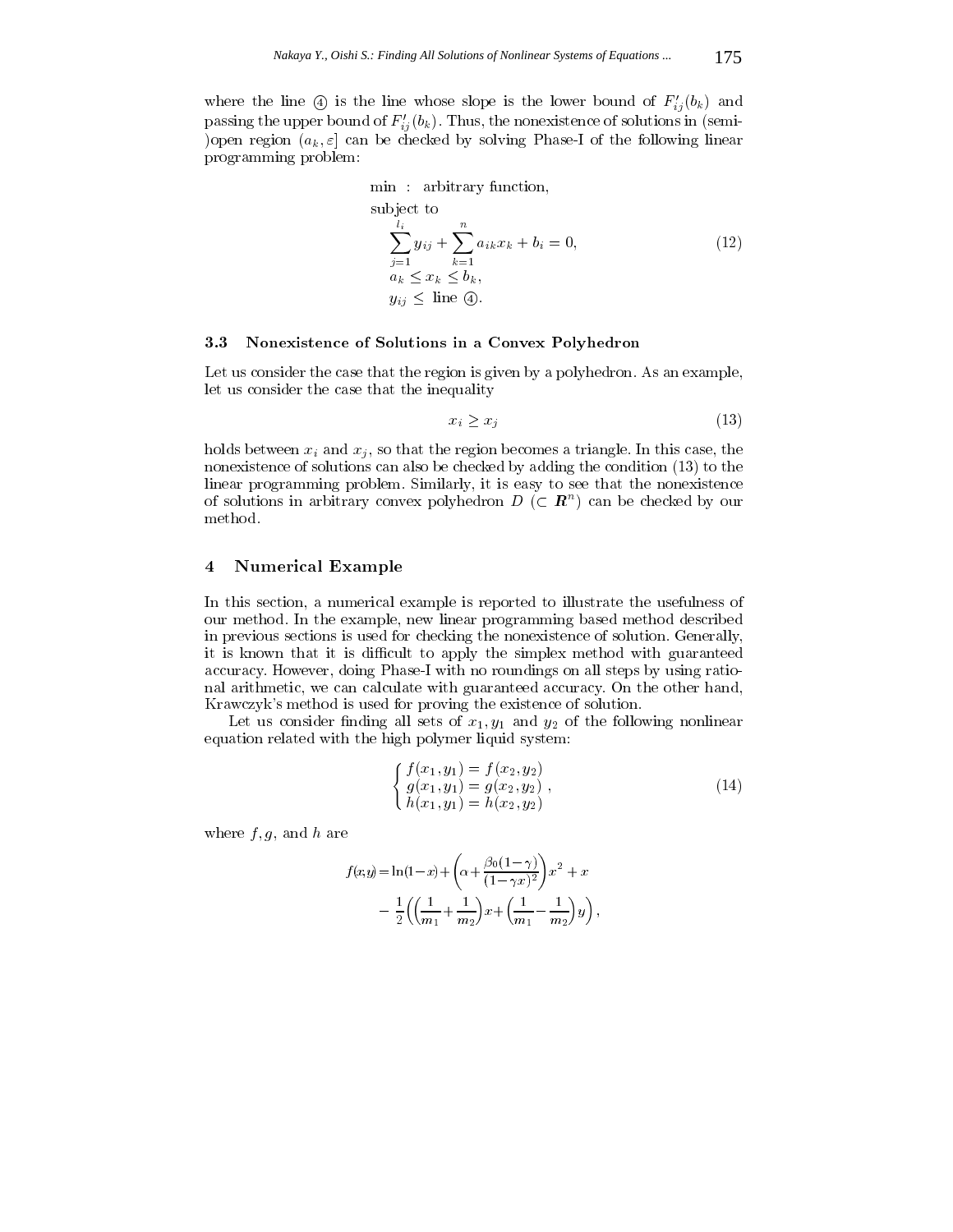176 *Nakaya Y., Oishi S.: Finding All Solutions of Nonlinear Systems of Equations ...*

$$
g(x,y) = m_1(1-x)^2 \left(\alpha + \frac{\beta_0}{(1-\gamma x)^2}\right)
$$
  
+  $\ln\left(\frac{x+y}{2}\right) + m_1 x - (m_1 - 1)$   
-  $\frac{m_1}{2} \left(\left(\frac{1}{m_1} + \frac{1}{m_2}\right) x + \left(\frac{1}{m_1} - \frac{1}{m_2}\right) y\right),$   
 $h(x,y) = m_2 (1-x)^2 \left(\alpha + \frac{\beta_0}{(1-\gamma x)^2}\right)$   
+  $\ln\left(\frac{x-y}{2}\right) + m_2 x - (m_2 - 1)$   
-  $\frac{m_2}{2} \left(\left(\frac{1}{m_1} + \frac{1}{m_2}\right) x + \left(\frac{1}{m_1} - \frac{1}{m_2}\right) y\right),$ 

and  $m_1 = 125.2, m_2 = 5116, \alpha = -0.1091, \gamma = 0.2481, \beta_0 = 0.86, x_2 = 0.28, \text{ and }$  $x_1 < x_2$ .

This nonlinear equation is too ill-conditioned to find all solutions. In the case of applying Krawczyk's method, the relation between  $K(I)$  and I does not hold case 1, 2 of Krawczyk's method, which is described in section 2, and the region is just divided to many small regions. As a result, the solutions of this problem have not been obtained by Krawczyk's method within reasonable time and memory space. On the other hand, this nonlinear equation has logarithmic function, so that the region becomes an open and a convex polyhedral region. Therefore, this nonlinear equation is applicable for our method.

By our method, regions in which solutions do not exist are deleted very effectively. As a result, three regular solutions shown in Table 1 are found and it is proved numerically that there exists no solutions other than those three solutions.

| solution |                                          |
|----------|------------------------------------------|
| $x_1$    | $[0.124271148965879, 0.124271148965880]$ |
| $y_1$    | $[0.124271148965817, 0.124271148965818]$ |
| $y_2$    | $[0.210047170592718, 0.210047170592719]$ |
| $x_1$    | [0.16814302489, 0.16814302490]           |
| $y_1$    | [0.16814300951, 0.16814300952]           |
| $y_2$    | [0.20947741246, 0.20947741247]           |
| $x_1$    | [0.215168573962, 0.215168573963]         |
| $y_1$    | [0.214860532426, 0.214860532427]         |
| $^{y_2}$ | [0.210934524116, 0.210934524117]         |

Table 1: Three solutions of the example